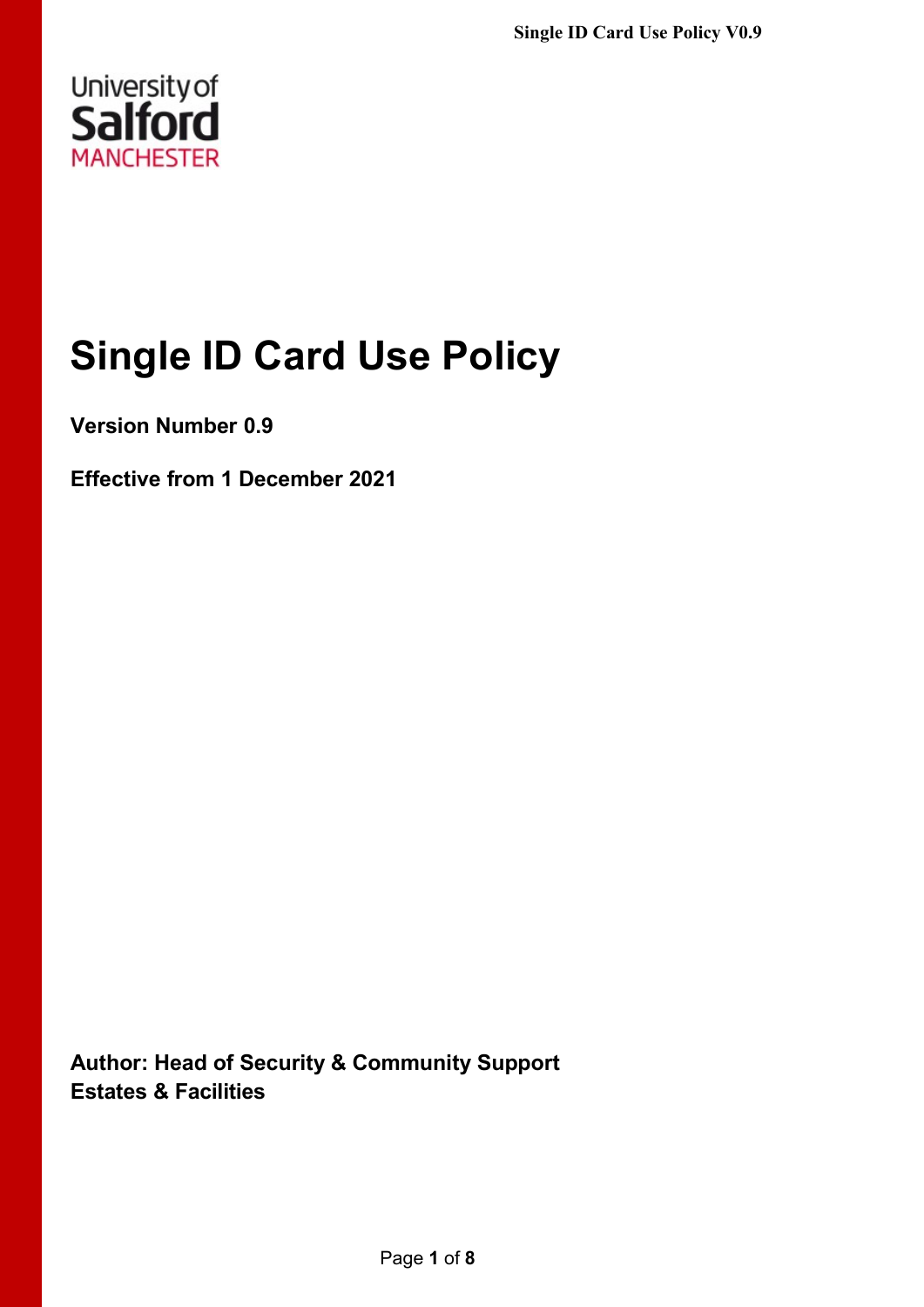

| <b>Document Control Information</b>                                        |                                  |                                                                                                                                                                                                                                                                                                                                                                                                         |                  |                              |  |
|----------------------------------------------------------------------------|----------------------------------|---------------------------------------------------------------------------------------------------------------------------------------------------------------------------------------------------------------------------------------------------------------------------------------------------------------------------------------------------------------------------------------------------------|------------------|------------------------------|--|
| <b>Revision History incl. Authorisation: (most recent first)</b>           |                                  |                                                                                                                                                                                                                                                                                                                                                                                                         |                  |                              |  |
| <b>Author</b>                                                              | <b>Summary of changes</b>        |                                                                                                                                                                                                                                                                                                                                                                                                         | <b>Version</b>   | <b>Authorised &amp; Date</b> |  |
| T.Jones and D<br>Grundy                                                    | Removal of temporary card issue. |                                                                                                                                                                                                                                                                                                                                                                                                         | V.09             | 11/11/21                     |  |
| $\overline{\mathsf{T}}$ . Jones                                            | New policy                       |                                                                                                                                                                                                                                                                                                                                                                                                         | V <sub>0.8</sub> | 2012                         |  |
| <b>Policy Management and Responsibilities:</b>                             |                                  |                                                                                                                                                                                                                                                                                                                                                                                                         |                  |                              |  |
| Owner:                                                                     |                                  | The Director/Deputy Director of Estates and Facilities has the authority to<br>issue, implement and communicate the Single ID Card Use Policy in a fair<br>and consistent manner and has delegated responsibility to:<br>Head of Security & Community Support for day-to-day management and<br>$\bullet$<br>authorship of the policy;<br>E&F Admin Support Team to administer the process;<br>$\bullet$ |                  |                              |  |
| Others with responsibilities<br>(please specify):                          |                                  | Student Information Directorate (AskUS, University House) Library Staff,<br><b>Clifford Whitworth</b>                                                                                                                                                                                                                                                                                                   |                  |                              |  |
|                                                                            |                                  | Author to complete formal assessment with the following advisory teams:                                                                                                                                                                                                                                                                                                                                 |                  |                              |  |
| Equality Analysis (E&D, HR)                                                |                                  | Submitted 2012                                                                                                                                                                                                                                                                                                                                                                                          |                  |                              |  |
| <b>Equality Assessment form</b>                                            |                                  |                                                                                                                                                                                                                                                                                                                                                                                                         |                  |                              |  |
| Legal implications (LPG)                                                   |                                  | N/A                                                                                                                                                                                                                                                                                                                                                                                                     |                  |                              |  |
| <b>Information Governance</b>                                              |                                  | Yes                                                                                                                                                                                                                                                                                                                                                                                                     |                  |                              |  |
| Academic Governance                                                        |                                  | N/A                                                                                                                                                                                                                                                                                                                                                                                                     |                  |                              |  |
| <b>Consultation:</b>                                                       |                                  |                                                                                                                                                                                                                                                                                                                                                                                                         |                  |                              |  |
| Students via USSU                                                          |                                  |                                                                                                                                                                                                                                                                                                                                                                                                         |                  |                              |  |
| <b>Review:</b>                                                             |                                  |                                                                                                                                                                                                                                                                                                                                                                                                         |                  |                              |  |
| <b>Review due:</b>                                                         |                                  | 1 August 2024                                                                                                                                                                                                                                                                                                                                                                                           |                  |                              |  |
| <b>Document location:</b>                                                  |                                  | University Policy Pages at http://www.salford.ac.uk/policies                                                                                                                                                                                                                                                                                                                                            |                  |                              |  |
| The owner and author are responsible for publicising this policy document. |                                  |                                                                                                                                                                                                                                                                                                                                                                                                         |                  |                              |  |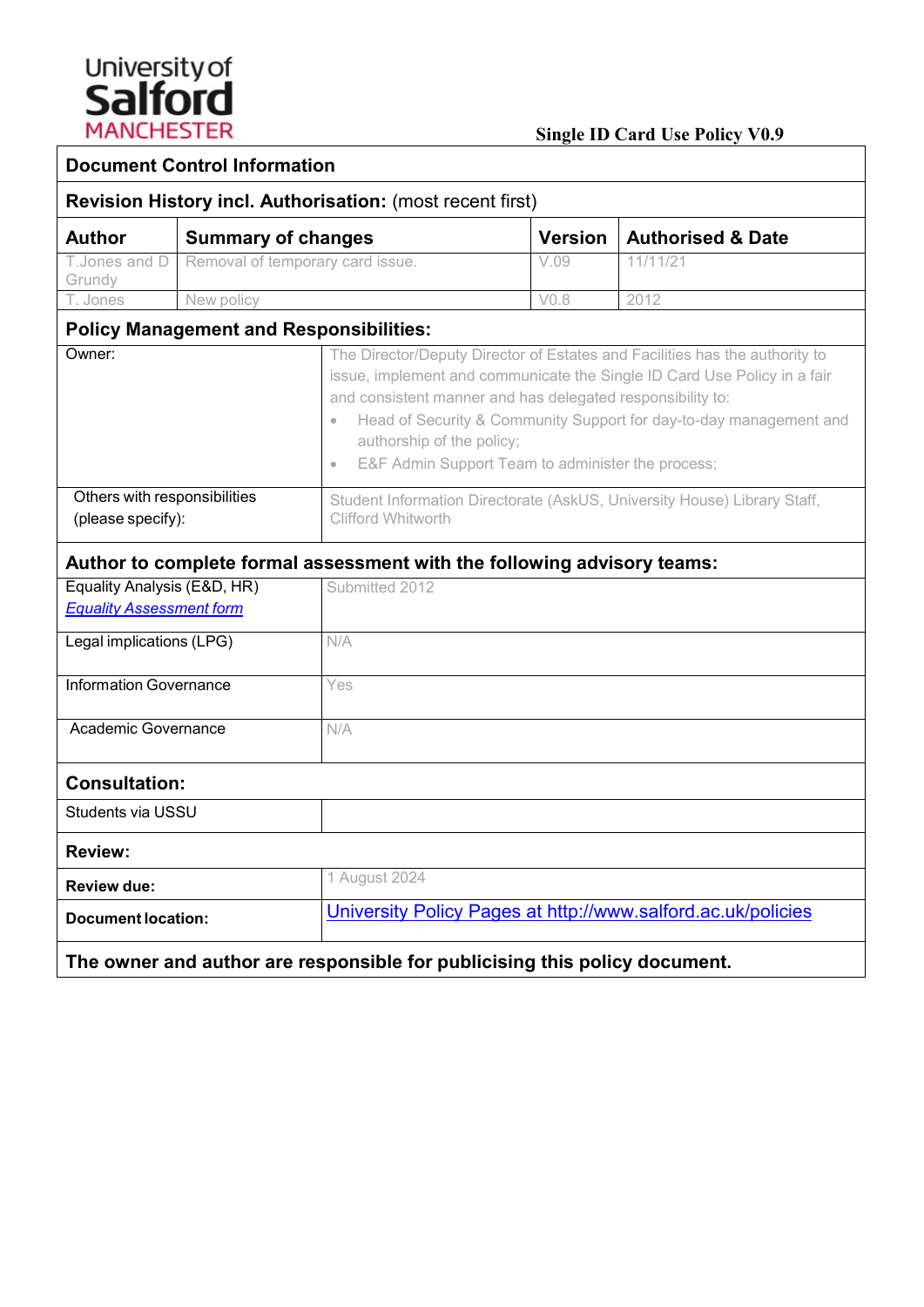# **1.0 Purpose**

The purpose of this document is to specify the University of Salford (the University) policy on the issue, use and return of the University Single ID Card. This will help to;

- inform users of correct usage
- manage security requirements
- reduce potential for unauthorised access or use of the card.

#### **2.0 Scope**

The policy applies to all Single ID card recipients including students, staff, associates and contractors (i.e. anyone in a valid contractual relationship with the University who requires on-site access as part of the relationship). The 'Single ID Card' replaces any previously issued proximity cards or library ID cards. This policy covers use of the card for the following purposes;

- 1. Building, room and limited areas access across University sites (which is the responsibility of Estates & Facilities)
- 2. Car parking access for which a charge is applied (which is the responsibility of Estates & Facilities)
- 3. Proof of the contractual relationship with the University for students, staff and approved contractors (responsibility of Student information Directorate, Human Resources and Estates & Facilities respectively)
- 4. Card holder identification for the Number 50 bus on Media City Bus routes
- 5. Library borrowing (which is the responsibility of the Library)
- 6. Printing functions (which is the responsibility of the Library)

Specific guidance on the above areas 1-6 is available from the responsible divisions.

The policy does not specify;

- a. Physical security measures or access control rules for University sites and buildings
- b. Rules on Library borrowing
- c. Installation and management processes for the 'Single Card' card readers

Specific guidance covering aspects a-c above is available from the responsible divisions or in separate University policies.

#### **3.0 Governance and Management**

The Executive Director of Estates & Facilities is responsible and accountable for issuing the policy and ensuring it is appropriately implemented and communicated across the University. The Single ID Card Access Control system is owned and managed by Estates & Facilities. Responsibility for the management and issue processes associated with the ID Card will be delegated to a number of roles within the University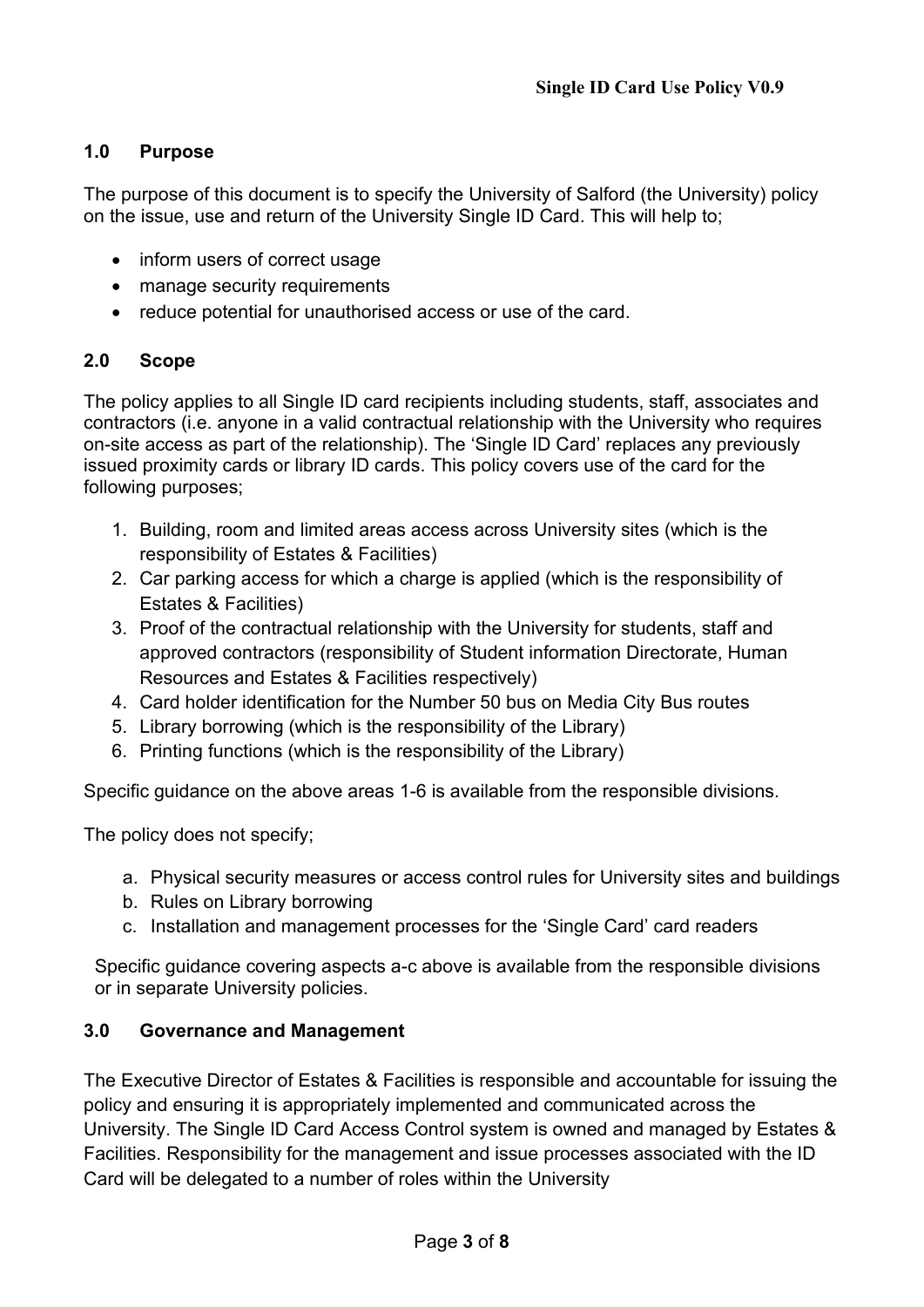# **4.0 Policy Statements**

#### **4.1 ID card issue**

All ID card issue will comply with the following principles;

- 1. All cards will include University name, magnetic strip and chip, card type e.g. staff or student, Cardholder name, expiry date (Security Staff only) and photograph taken by the University (except pool cards). The decision to accept photos taken by third parties rests with the issuing Division. The photograph must have a good likeness and may not be animated.
- 2. Estates & Facilities will issue staff, associate and contractor ID cards. Student Information Directorate will issue student ID cards. The Library will issue Library Community (visitor) ID cards.
- 3. Before any ID card can be created or issued, a source record containing relevant data must exist i.e. HR, Student and Associate databases. Separate requirements are in place for Contractor pool cards.
- 4. The ID card is unique to the card holder and is not transferable.
- 5. There should only be 1 card active per cardholder at any one time.
- 6. The ID card remains the property of the University at all times (not the individual user).

The ID card is valid until end of relationship with the University. For students, the expiry dates will be the anticipated end of the end of study at the time of the issue of the card. Security staff ID cards will be valid for a 3- year period, then updated.

# **4.2 ID Card Use**

In order to gain access to University site and buildings card holders must comply with the following principles;

- 1. Card holders must carry the ID card with them when on campus.
- 2. Card holders must use the card responsibly as a form of ID.
- 3. Staff, Associates and Contractors must visibly display the ID card on their person, to assist in identification at all times when on University premises.
- 4. Card holders must show their ID card on request to University personnel e.g. Security or Library staff.
- 5. Card holders should be prepared to challenge any unknown or unidentified people within their own departmental/School areas in University buildings, requesting to see the unknown person's ID card. The card holder can request support from Estates Security officers to escort the individual(s) from the building (or relevant security staff in Media City UK).
- 6. Refusal by a card holder to show his / her ID card may result in disciplinary action.
- 7. Card holders must not sell or lend the card to other people (internal or external to the University),or attempt to masquerade as another cardholder.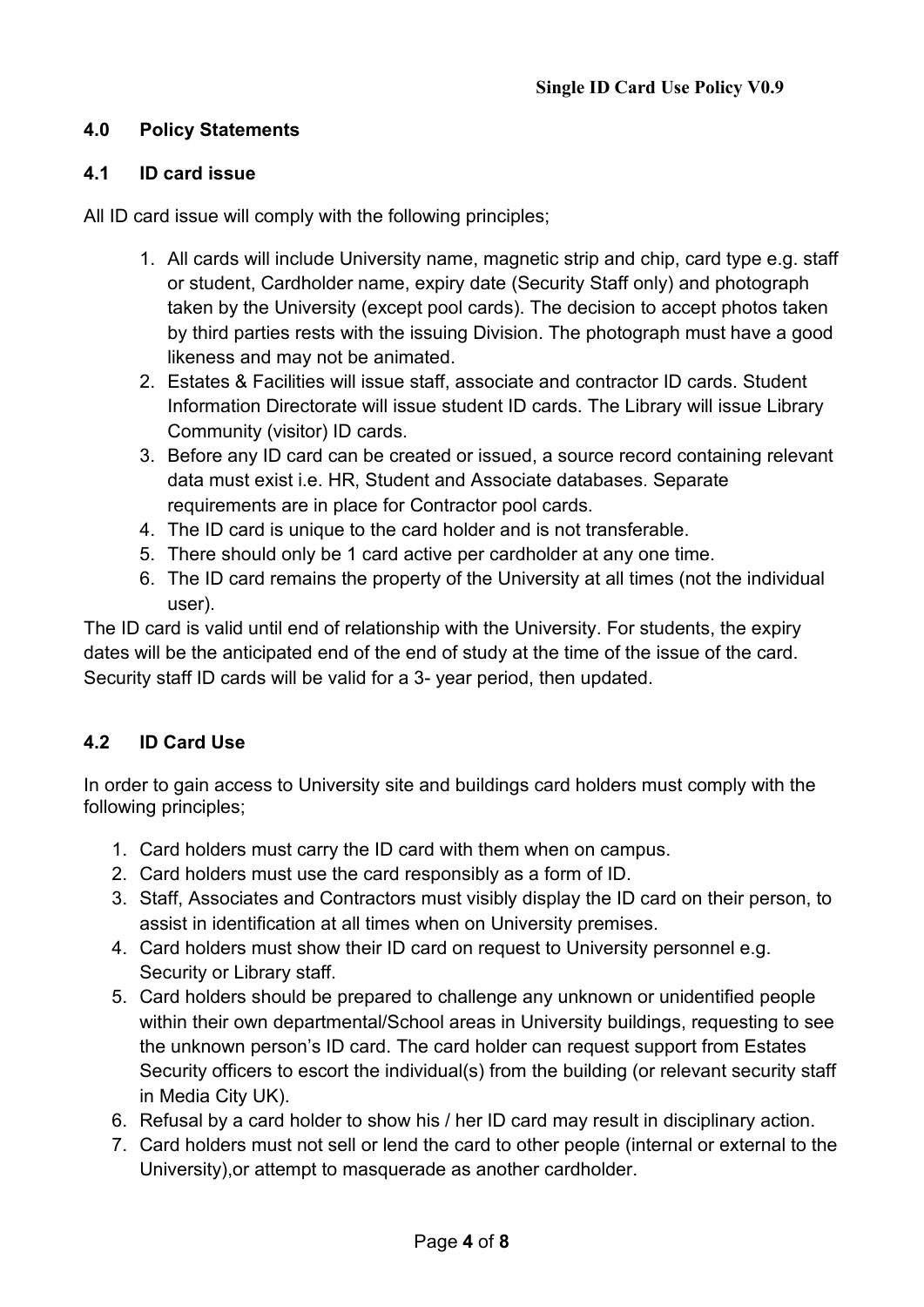8. Card access to buildings, rooms and limited access areas is programmed according to business and security requirements. All requests for additional or amended access (with the appropriate building controller approval) should be directed to Estates & Facilities Services by emailing [Estates-SupportTeam@salford.ac.uk.](mailto:Estates-SupportTeam@salford.ac.uk)

# **4.3 Stolen, Lost and Replacement ID Cards**

- 1. Any found student cards must be immediately sent to, AskUs, University House. Any found Staff cards must be sent to Estates Reception, Maxwell building.
- 2. Card holders must immediately report loss or theft of card during core office hours to;
	- a. AskUs, University House (students)
	- b. Estates & Facilities Services, [estates-supportteam@salford.acd.uk](mailto:estates-supportteam@salford.acd.uk) (Helpdesk ext 54444)- (Staff & Contractors)
	- c. Out of core office hours to Maxwell Security hub (ext 54773).
- 3. Card holders must report stolen ID cards directly to Maxwell Security hub (ext 54773)
- 4. Estates & Facilities will disable cards after they have been reported lost or stolen.
- 5. Card holders are responsible for the security of their own issued card. Card holders are also personally liable for the cost of a new card (£10) in the event of loss.
- 6. Stolen ID cards will be replaced free of charge where the crime has been reported and he/she has been issued a crime reference number.
- 7. There is no charge for issue of a new card where the person's name has changed or appearance has significantly changed. Their old ID card must be returned

# **4.4 Card return, deactivation and termination**

- 1. Card access will be automatically terminated at the end of the card holders relationship with the University (i.e. employment, contract or study period) based on data from the source record.
- 2. Card holders must return the ID card at the end of this period to Estates & Facilities. The card can also be returned via the Line Manager, Tutor or other relevant staff. Card return must be in person or by securely sealed envelope - not by transit envelope.
- 3. ID cards may be manually deactivated (and the card required to be returned) if the card holder is;
	- a. on long term leave
	- b. suspended pending or following investigatory, disciplinary or fitness to practise proceedings
	- c. banned from University sites
	- d. dismissed (staff) or expelled (student) from the University.
- 4. Human Resources (staff), GSU and / or the relevant School (student) will have appropriate procedures to notify Estates & Facilities (specifically by email to Head of Security & Community Support (or Deputy)) of such circumstances in a timely manner.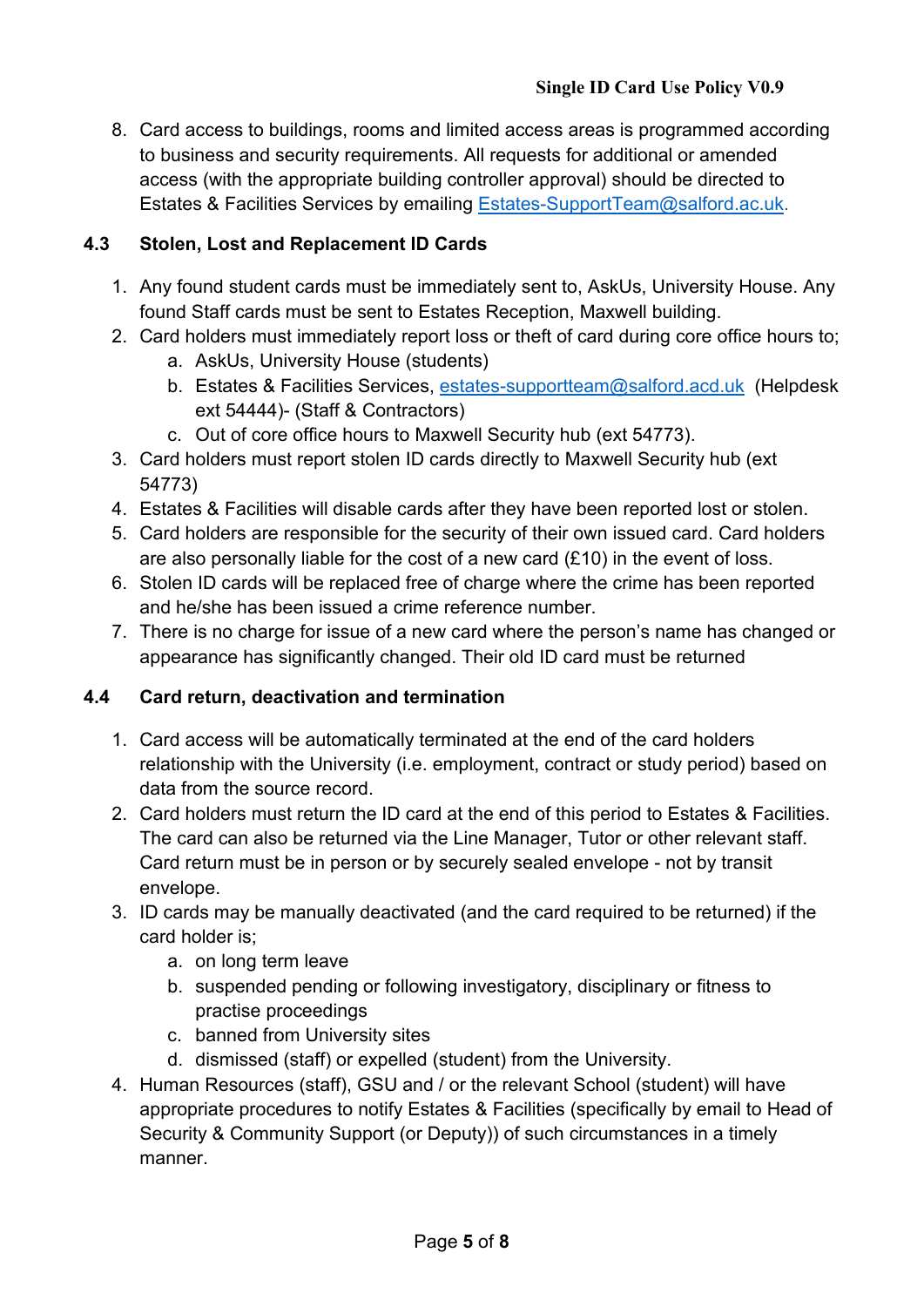- 5. Deactivated ID cards will be destroyed after 3 months, unless there is an ongoing investigation or disciplinary action.
- 6. The ID card can only be confiscated by appropriate University personnel (i.e. people in positions of line management, HR staff and Security staff) and official law enforcement agencies.

# **4.5 Retention of ID card and door access data**

ID card records are retained for 2 years after cardholder's relationship with the University has ended. After this period the record will be deleted. Records of ID card history are generally retained for 3 months.

## **5.0 Policy Enforcement and sanctions**

## **5.1 Monitoring**

Occasional and/or systematic monitoring of card usage and access records may be carried out for the purposes of;

- Checking compliance with the policy
- Checking accuracy and relevance of access rights
- Checking correct operating of the system
- Reporting purposes (such as room usage, traffic flow etc.)
- Supporting investigations or disciplinary matters.

All monitoring will be carried out in line with the requirements of the Data Protection Act 1998. All requests for ID card activity reports (by individual(s) or by door/area) must be directed in writing to the Head of Security & Community Support (or Deputy). ID card activity reports will not be provided from any other source. In relation to individual ID card activity reports the following procedures will be in place;

- 1. In the case of investigations or disciplinary action an ID Card Investigation Authorisation form (Appendix 1) must be completed as part of the investigation and then appropriately authorised (HR for staff or relevant Head of School for students). This should be sent to the Head of Security & Community Support (or Deputy) for further action. Completed forms will be securely stored with strictly limited access (subject to legislation) for 7 years from end of case.
- 2. In the case of police (or other law enforcement agency) investigations, information will be provided in line with existing information sharing protocols and / or Data Protection disclosure requests for the purposes of;
	- Prevention or detection of crime
	- Apprehension or prosecution of offenders

Failure to comply with the above procedures may lead to disciplinary action.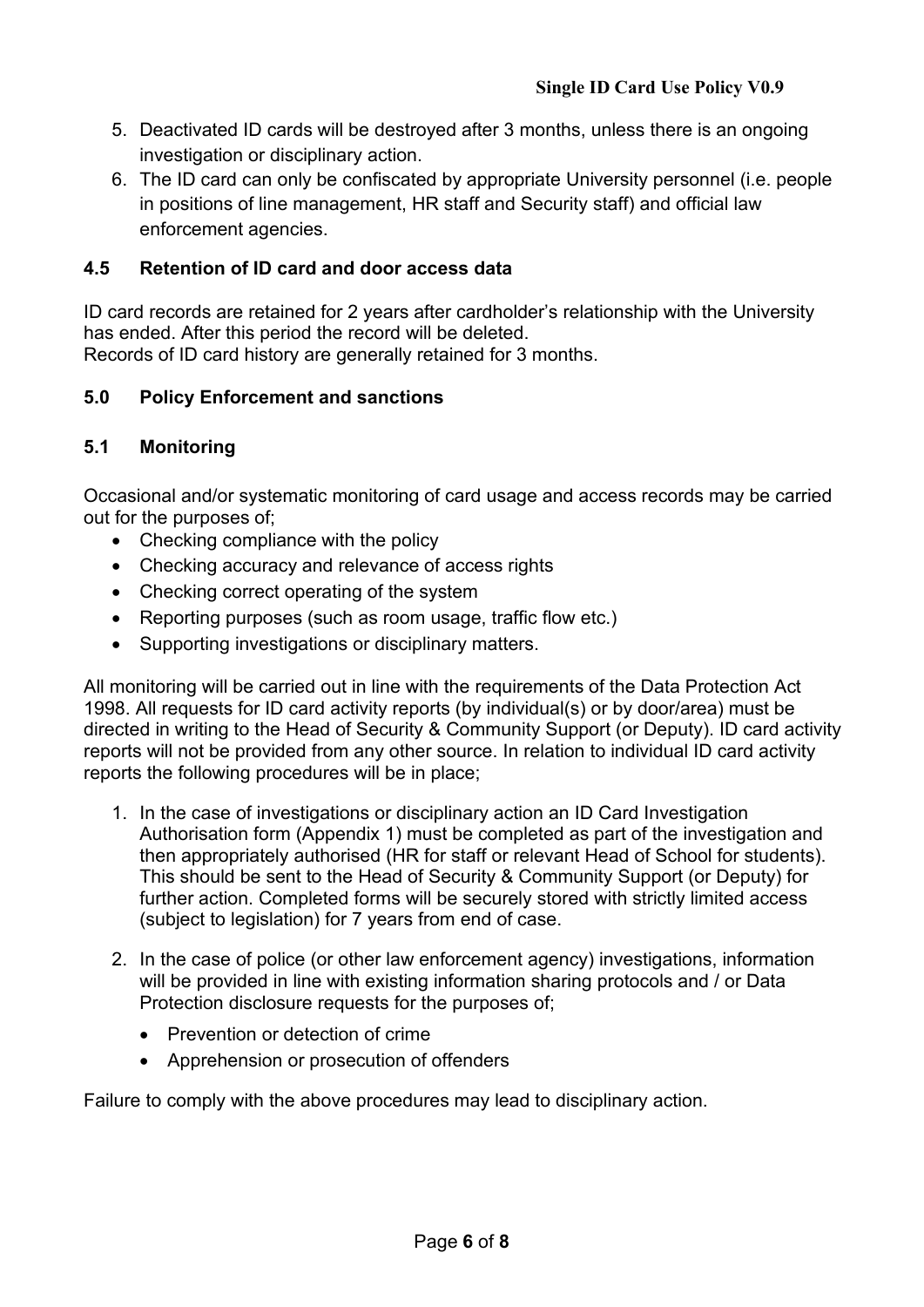# **5.2 Misuse and Sanctions**

Failure to comply with this policy will be investigated in accordance with the relevant University Disciplinary Policies. Sanctions for violations of this policy may include;

• Informal and formal Disciplinary Policy sanctions

Any fraudulent card use may be reported to the Police for investigation and further action

#### **6.0 Related Documentation**

- Estates Security Assignment Instructions (for controlled distribution and readership)
- Staff and Student Disciplinary Policies (via University Policy Pages)
- Data Protection Policy

Controls addressed in this policy from ISO/IEC 27001:2005 Information Security Management Systems – Requirements

| 8.3.2  | Return of assets                                    |  |
|--------|-----------------------------------------------------|--|
| 8.3.3  | Removal of access rights                            |  |
| 9.1.2  | <b>Physical entry controls</b>                      |  |
| 15.1.4 | Data Protection and privacy of personal information |  |
| 15.2.1 | Compliance with security policies and standards     |  |

## **7.0 Appendices**

Appendix 1: ID Card Investigation Authorisation Form